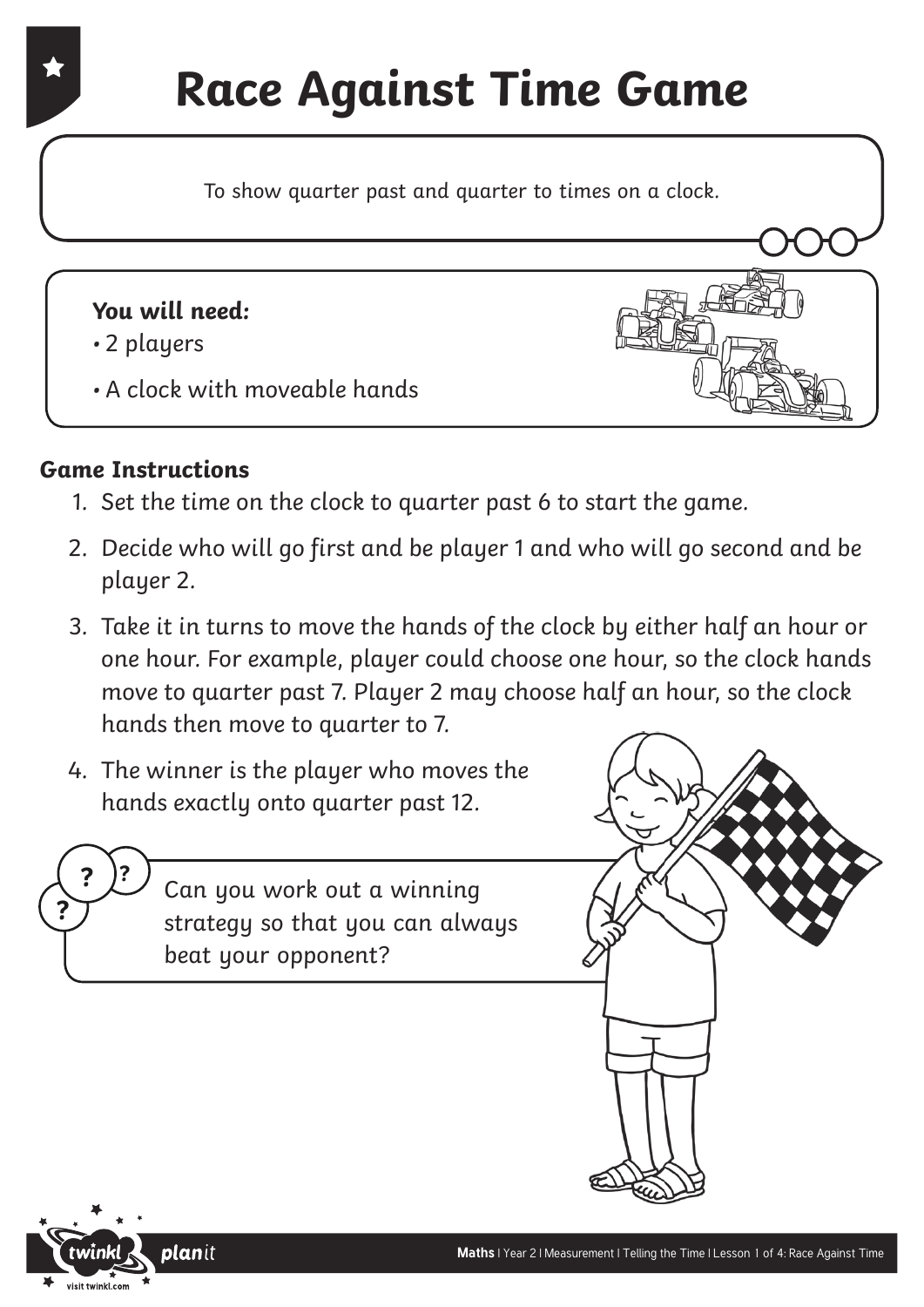# **Race Against Time Game**

To show quarter past and quarter to times on a clock.

#### **You will need:**

- 2 players
- A clock with moveable hands

### **Game Instructions**

- 1. Set the time on the clock to quarter past 3 to start the game.
- 2. Decide who will be Player 1 and who will be Player 2.
- 3. Take it in turns to move the hands of the clock by either half an hour, one hour or quarter of an hour. For example, player could choose one hour, so the clock hands move to quarter past 4. Then, Player 2 may choose half an hour, so the clock hands then move to quarter to 5.
- 4. The winner is the player who moves the hands exactly onto quarter past 12.

**?** Can you work out a winning strategy so that you can always beat your opponent?



**?**

**?**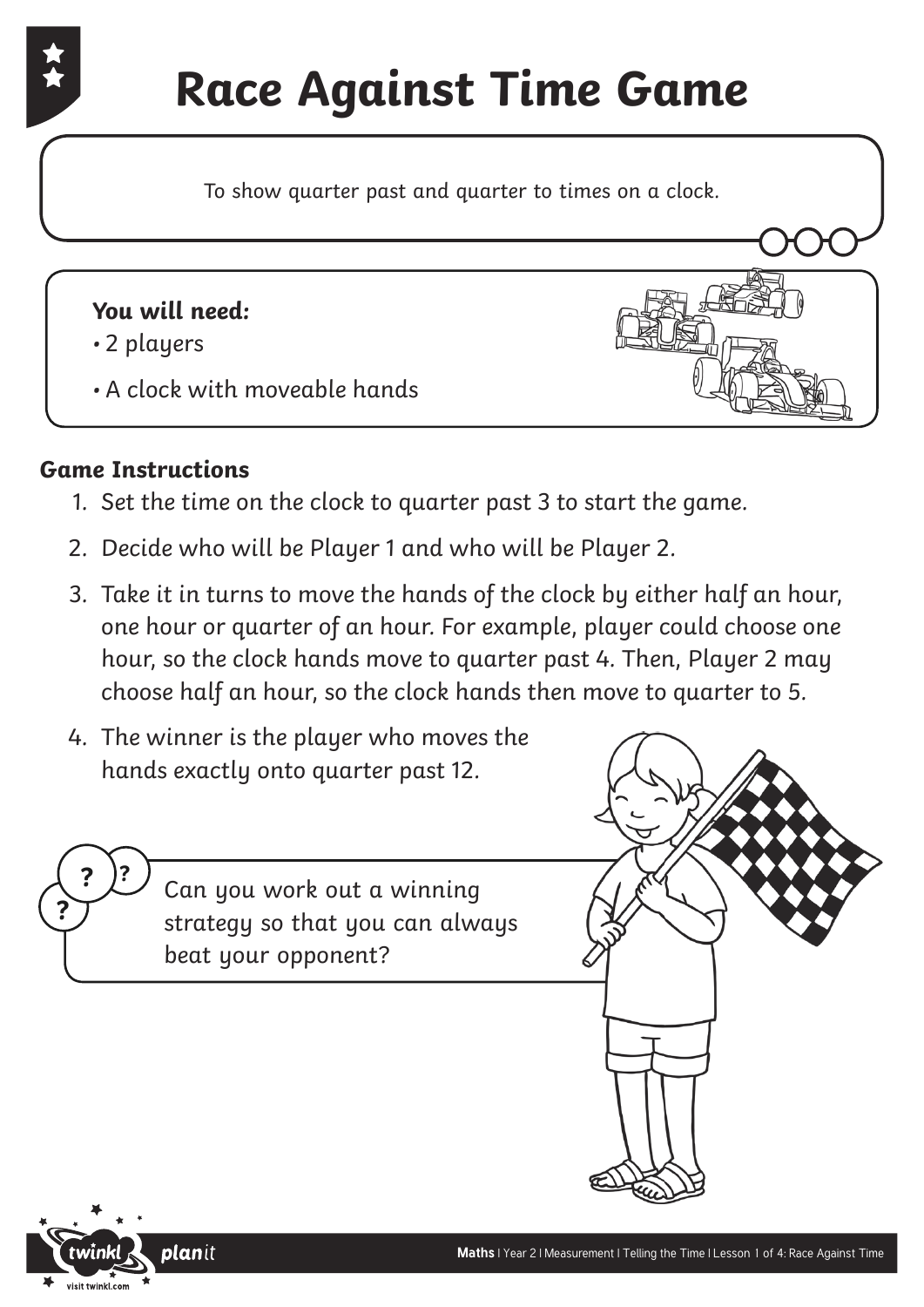

To show quarter past and quarter to times on a clock.

#### **You will need:**

- 2 players
- A clock with moveable hands

#### **Game Instructions**

- 1. Set the time on the clock to quarter past 3 to start the game.
- 2. Decide who will be Player 1 and who will be Player 2.
- 3. Take it in turns to move the hands of the clock by either an hour, half an hour, quarter of an hour or three quarters of an hour. For example, Player 1 could choose one hour, so the clock hands move to quarter past 4. Then, Player 2 may choose half an hour, so the clock hands then move to quarter to 5.
- 4. The winner is the player who moves the hands exactly onto quarter past 12 o'clock.
- 5. Record the times that are made and the intervals chosen in order to help you notice any patterns. Explain how this can help you to find a winning strategy so that you can always beat your opponent.

**?** Can you work out a winning strategy so that you can always beat your opponent?





**?**

**?**